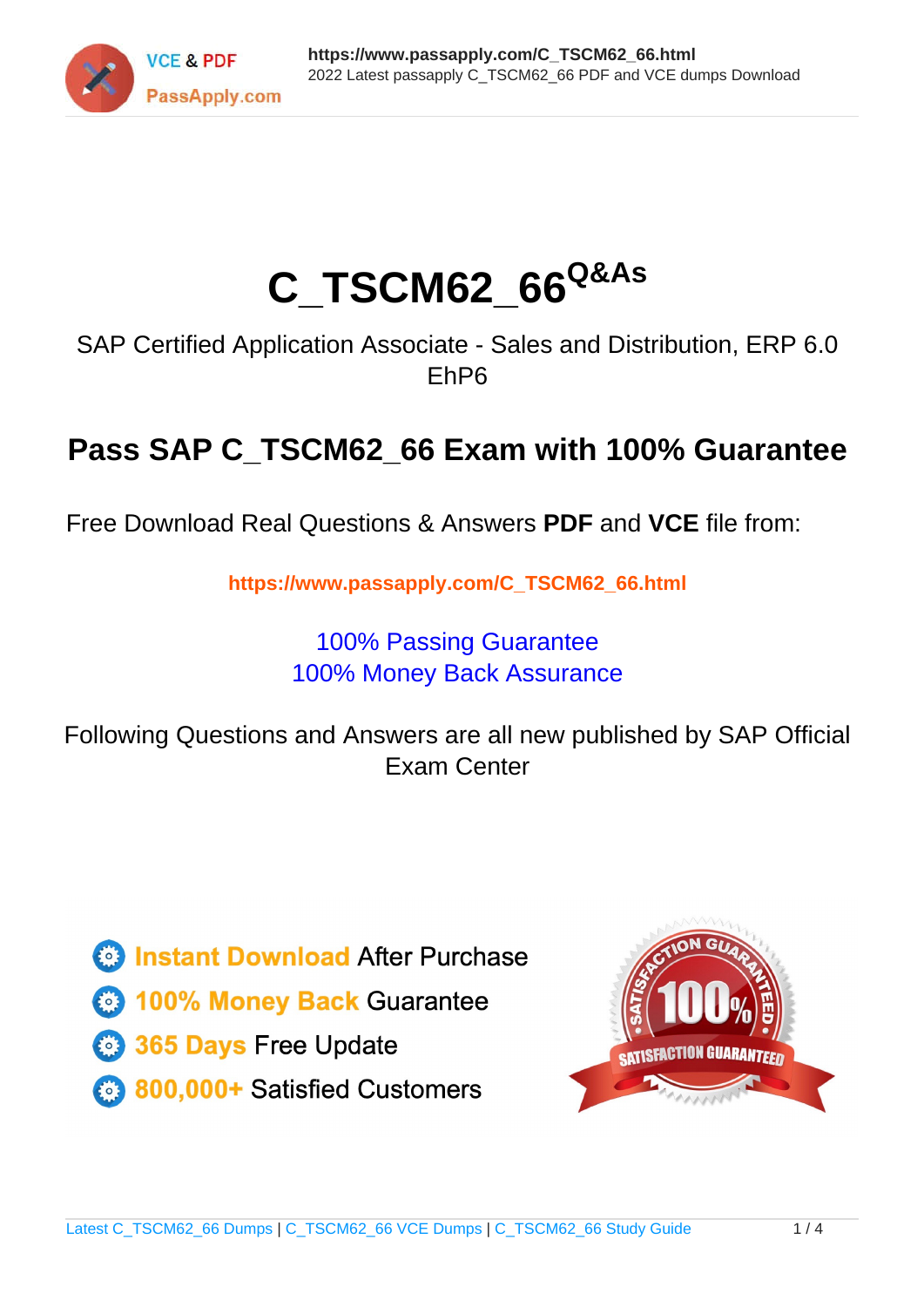

#### **QUESTION 1**

What steps are included in the cash sales process? (Choose two)

A. When you save the cash sales, the system prints a document BA00 that can be given to the customer as an order confirmation.

B. When you save the cash sales, the system prints a document that can be given to the customer as an invoice. This document is controlled with output type RD03.

C. When you save the cash sales, the system automatically creates a delivery.

D. When you save the cash sales, there is no need for a delivery and goods issue posting because the customer receives the products immediately.

Correct Answer: BC

#### **QUESTION 2**

How do the condition type and condition records for rebate agreements vary in comparison to condition types and records for standard discounts? (Choose two)

- A. In the maintenance of scales
- B. In the maintenance of accrual rates within condition records
- C. In the usage of different calculation types
- D. In the usage of different condition classes

Correct Answer: BD

#### **QUESTION 3**

During quotation processing, a new quotation header text should be entered by the users.

Which configuration is necessary?

- A. A new text type has to be created and assigned to the respective document type.
- B. An access sequence has to be assigned to the text object.
- C. You have to create a new text type and add it to the respective text determination procedure.
- D. You have to decide whether texts are referenced or copied for the relevant item categories.

Correct Answer: C

#### **QUESTION 4**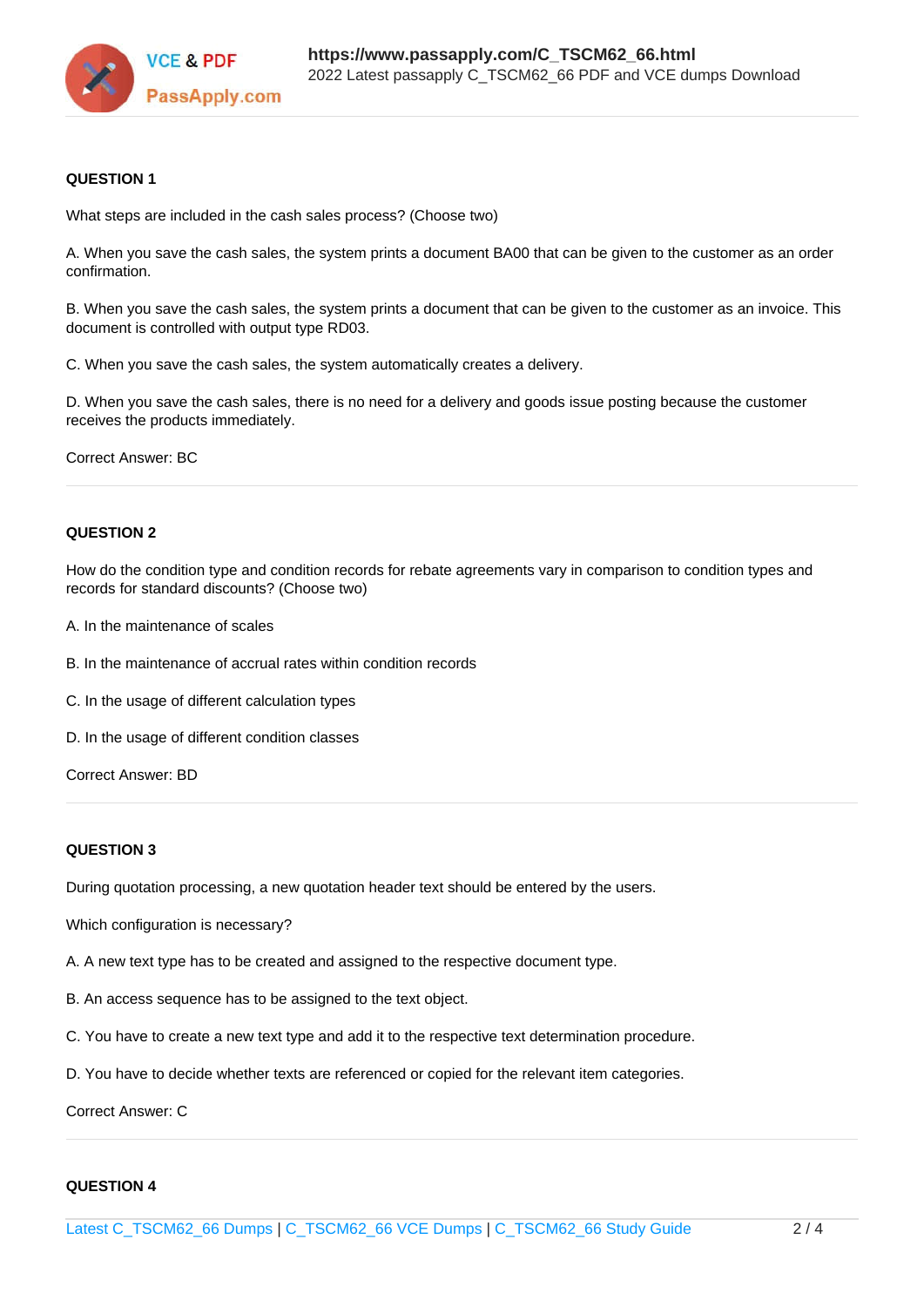

Your company wants to have a new condition record for freight costs. The condition type should consider the gross weight of all the order items and handle the following scale:

From 0 kg - 8 EUR

From 1 kg - 12 EUR

From 5 kg - 16 EUR

From 10 kg - 20 EUR

Which of the following do you have to configure in the condition type to meet this requirement? (Choose two)

- A. Set the Exclusion indicator to net price.
- B. Set the calculation type to fixed amount.
- C. Select the Header condition checkbox.
- D. Select the Group condition checkbox.

Correct Answer: BD

#### **QUESTION 5**

In which of the following master records can partial delivery agreements be stored? (Choose two)

- A. In the material master record
- B. In the customer master record
- C. In the customer material info record
- D. In the condition master record

Correct Answer: BC

#### [Latest C\\_TSCM62\\_66](https://www.passapply.com/C_TSCM62_66.html) **[Dumps](https://www.passapply.com/C_TSCM62_66.html)** [C\\_TSCM62\\_66 VCE Dumps](https://www.passapply.com/C_TSCM62_66.html) [C\\_TSCM62\\_66 Study Guide](https://www.passapply.com/C_TSCM62_66.html)